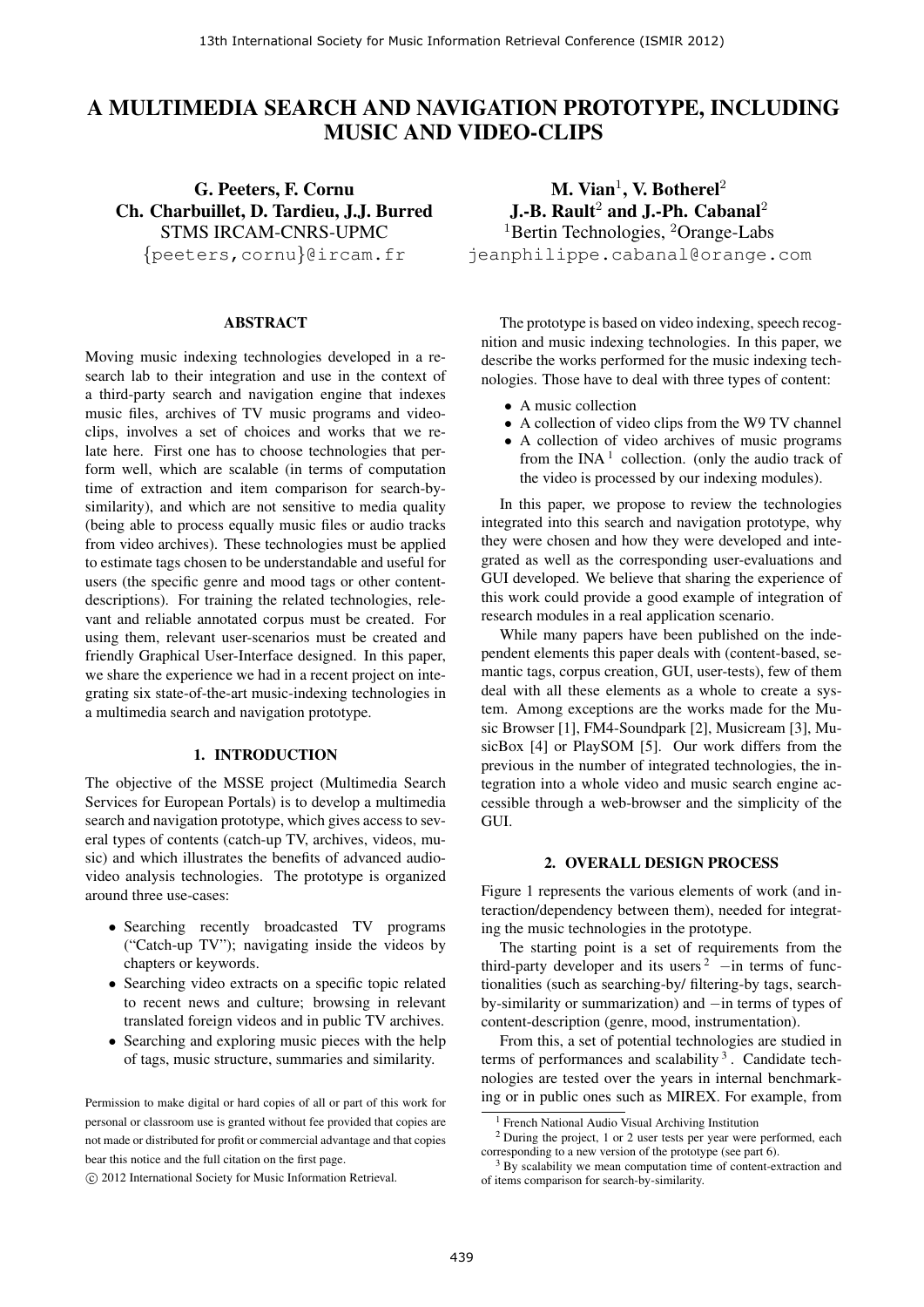

Figure 1. Interaction/dependency between the various elements of work needed integrating music technologies.

our tests in MIREX between 2008-2011, it appears that using Universal Background Model (UBM) to model audio features [6] has many advantages over other techniques: it achieves performances among the best for both autotagging [7] and similarity tasks [8]; it allows to share the same front-end for both tasks; it allows easy scalability in the case of similarity (items comparison remains in an Euclidean space). Therefore, we chose UBM for these tasks.

In parallel, the design of the GUI starts. Since the GUI directly infers on the usability of the functionalities, its design is mainly driven by those. It is also driven by the outputs of user-tests and by extra outputs that technologies can provide without extra-costs. For example, when computing audio summaries, music structures are estimated as an internal step. Therefore, it can easily be integrated to provide new functionalities (display interactive player).

In a latter stage, annotated corpora need to be created for each of the requested content description (genre, mood, instrumentation). This part forms a close feedback loop between:  $-$  annotation of a corpus,  $-$  measuring the reliability of the annotations (this can highlight the fact that some required concepts may appear unclear),  $-$  redefining the types of content with the third-party. After several iterations, this loop-process leads to a much clearer set of content-description concepts (the specific definition of genre, mood, instrumentation) and more accurate annotated corpora (their specific use for music tracks).

These annotated corpora are then used to the train the corresponding technologies and optimization is performed to reduce computation time, disk access and memory load.

The resulting prototype is then submitted to global user tests (testing both functionalities, the GUI and the underlying technologies to achieve the functionalities). The whole process is then started again (once a year in our project).

#### 3. TECHNOLOGIES INTEGRATED

Resulting from the process explained in part 2, six different music-content-based technologies have been selected:

- auto-tagging based on training (for genre, mood, instrumentation tags and singing segmentation),
- two technologies for auto-tagging based on dedicated models (for tempo and key/mode tags),
- search by similarity (for music recommendation),
- music structure (for interactive browsing),
- audio summary creation (for content preview).

These modules are either applied to mp3 files or to the audio part of video archives or clips. The inter-connections between the various modules are indicated in Figure 2. It should be noted that the first five technologies were evaluated very positively in the recent MIREX-11 evaluations.

### 3.1 Audio feature extraction

In order to decrease the total computation time, autotagging based on training and search-by-similarity are based on the same audio features front-end. The audio features front-end is described in Figure 2 and corresponds to the proposals made in [8], [7] or [9]. It is based on two modeling techniques coming from speech processing:

• Universal Background Model (UBM) [6] [10]. The aim of this technique is to represent the "world" of features using a GMM and then deform<sup>4</sup> this "world" to represent a new feature vector. The resulting representation is the concatenation of the adapted  $\mu$ -vectors of the GMM, the size of which depends on the dimensionality  $D$  of the initial feature vectors and the number  $m$  of mixtures used for the GMM. These concatenated-vectors are denoted by "Super-Vectors" (SV) in the following.

• Multivariate Auto-Regressive Model (MAR) [11]. As for the mono-dimensional AR-model, the goal is to represent the dependency of the values of a signal over time by an all-pole filter of order  $K^5$ . In the case of the MAR, we consider the dependencies in time and between the various D dimensions of the feature vectors. The results of this is a matrix of coefficients  $\underline{\underline{\alpha}}_{k,d}$ .

The input to these two modeling techniques is a feature set made of 13 Mel Frequency Cepstral Coefficients and 4 Spectral Flatness Measure coefficients, extracted using a 40 ms Blackman window with a 20ms hop size. From those, two modeled feature sets are computed: (1) Super-Vector of MFCC/SFM, which we denote by SV(mfcc/sfm), (2) MAR of MFCC/SFM, which we denote by MAR(mfcc/sfm). The two modelings are performed using − either the whole set of features inside a track (in case of search-by-similarity and global auto-tagging)  $-$  or the set of feature inside successive windows of 2s duration (in case of segmentation, such as singing voice location). In each case, the UBM has been previously trained on a representative database. This training is the most timeconsuming part but needs only to be performed once. The UBM configuration is a set of  $m = 64$  (for search-bysimilarity) or  $m = 32$  (for auto-tagging) mixtures, each with a diagonal covariance matrix. The order of the MAR model is  $K = 4$ .

 $4$  Deforming means here adapting the  $\mu$ -vectors of the GMM using an Expectation Maximization algorithm.

 $S(s(n) = \sum_{k=1}^{K} \alpha_k s(n-k) + \epsilon$  where s is a signal, n discrete time,  $\epsilon$  a residual.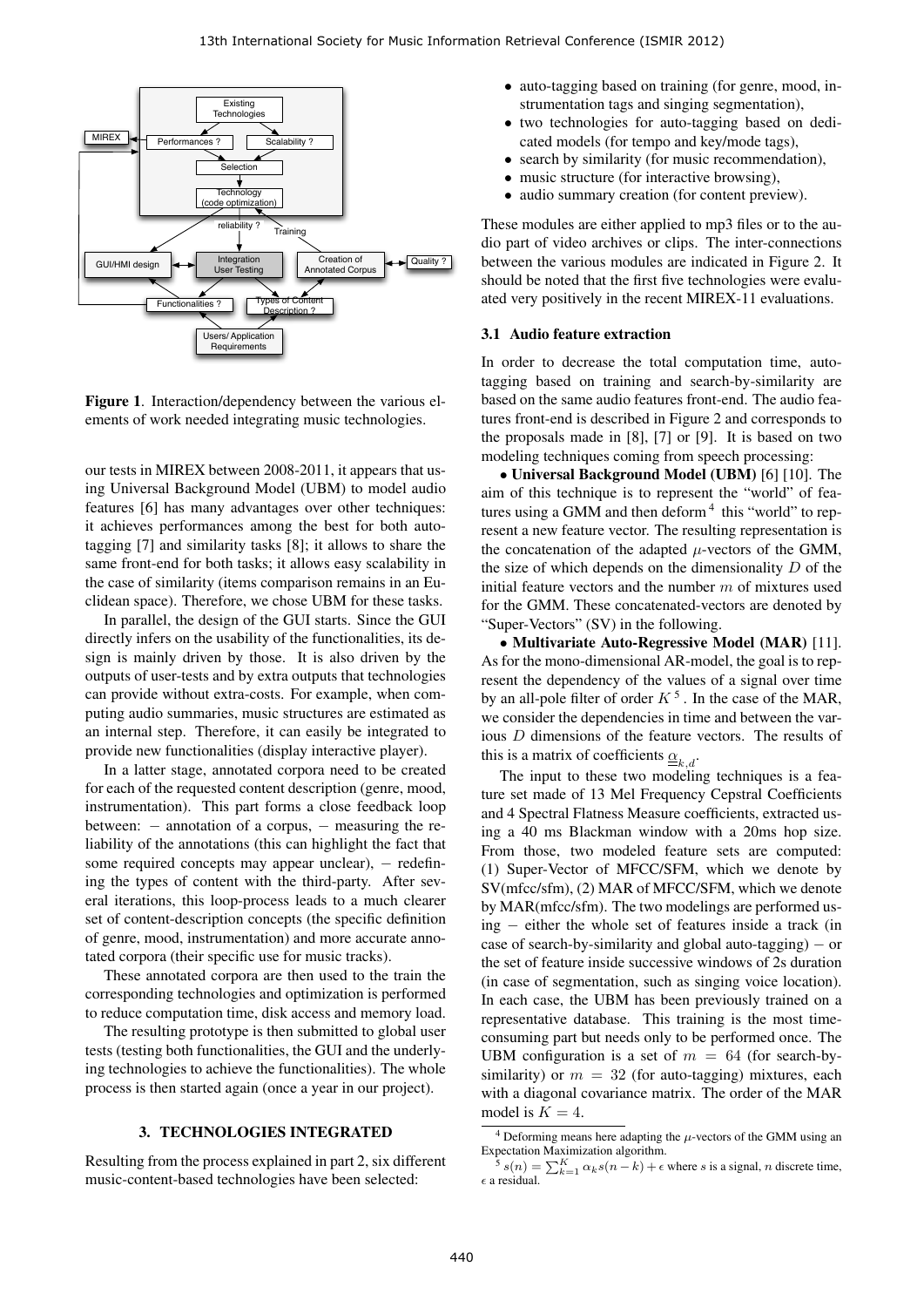

Figure 2. Modules used for music content extraction.

| <b>Auto-tagging based on training</b> |                |                             |  |  |  |  |  |
|---------------------------------------|----------------|-----------------------------|--|--|--|--|--|
| <b>Categories</b>                     | Configuration  | <b>Tags</b>                 |  |  |  |  |  |
| Genre                                 | single-label   | Classical, Other Genres, NA |  |  |  |  |  |
| <b>Other Genres</b>                   | multi label    | Pop/Rock, Blues, Elec-      |  |  |  |  |  |
|                                       |                | tronica, Metal/Punk,        |  |  |  |  |  |
|                                       |                | Reggae, Jazz, Rap,          |  |  |  |  |  |
|                                       |                | Soul/Funk, Rhythm<br>&      |  |  |  |  |  |
|                                       |                | Blues, Latin/Bossa          |  |  |  |  |  |
| Mood                                  | single label   | Happy, Sad, NA              |  |  |  |  |  |
|                                       | single label   | Dynamic, Calm, NA           |  |  |  |  |  |
|                                       | single label   | Romantic, NA                |  |  |  |  |  |
| Instrumenta-                          | multi label    | Brass, String, Piano, Elec- |  |  |  |  |  |
| tion                                  |                | tronic, Acoustic            |  |  |  |  |  |
| Drum Kit                              | single label   | No drum, Electronic,        |  |  |  |  |  |
|                                       |                | Pop/Rock, Hard/Metal        |  |  |  |  |  |
| Guitar                                | single label   | No guitar, Acoustic Guitar, |  |  |  |  |  |
|                                       |                | Electric Guitar             |  |  |  |  |  |
| Live Studio                           | segmentation   | Live, Studio                |  |  |  |  |  |
|                                       | + single label |                             |  |  |  |  |  |
| Singing                               | segmentation   | Singing voice               |  |  |  |  |  |

Table 1. Categories, configurations and tags of the various classifiers used for the Auto-tagging modules

#### 3.2 Search by similarity

As explained in [8], the main goal of using UBM and MAR for modeling the features (instead of the usual MFCC/GMM with EMD Kullback-Leibler divergence) is to remain in an Euclidean space. In the case of search by similarity, it therefore allows the use of standard techniques to decrease the search time in the database. In order to avoid hubs and orphans, various techniques have also been proposed. We have used the UCS-norm (UBM Centered Spherical normalization) and the MCS-norm (Mean Centered Spherical) proposed in [8]. Both techniques consist in projecting the features vector on a unit sphere (either centered on the mean of the UBM, or the mean of the database). After this, each track of the database sees the rest of the database with the same point of view (unit sphere). Using those, the similarity between two tracks is simply the correlation of their vectors. Two similarity matrices, corresponding to the two feature sets are then computed and combined linearly (late-fusion).

#### 3.3 Auto-tagging based on training

Auto-tagging based on training aims at providing the tags indicated in Table 1. Tags can be exclusive (such as "dynamic" and "calm") or inclusive ("pop/rock" and "electronica"). In our system, all problems are solved using multi-label classifiers in a one-against-all strategy (true versus false class). For this, all problems are decomposed as set of binary SVM classifiers (with an RBF-kernel,  $\sigma$ =1) [12] [7]. The input to the classifiers is the concatenation of SV(mfcc/sfm) and MAR(mfcc/sfm) (early fusion).

Global Classifiers: Music genre classifier is a set of 11 binary classifiers (one for each genre) trained and evaluated independently. A given track  $t$  is said to belong to a tag-class c if the affinity-output  $a_c(t)$  of the corresponding SVM classifier is above a threshold  $A_c$ . The estimation of each threshold  $A_c$  is based on the Recall/Precision curve obtained on a training set. Considering that the estimated tags are to be used as search criteria, it was decided to favor Precision over Recall: we chose the lowest  $A_c$  leading to a Precision greater than 0.8. In terms of usability, we also decided to make "classical music" mutually exclusive to the "other genres" (see Table 1). For a given track t, if both  $a_{class}(t)$  and several  $a_{other}(t)$  are above their respective threshold, the choice is based on the maximum between  $a_{class}(t)$  and  $max(a_{other}(t))$ . In case  $max(a_{other}(t))$  is selected, the corresponding subgenres above their respective thresholds are returned. The same process is applied for the 5 mood classifiers. In this case, the mutually exclusive classes are "happy" / "sad" and "calm" / "dynamic". The auto-tagging module also returns three view-points related to the instrumentation of the track: (1) a global instrumentation based on dominant instruments (brass, string, piano, electronic instruments, acoustic instruments), (2) a detailed description of the percussive part (electronic drum, pop/rock drum, hard/metal drum) (3) a detailed description of the guitar part (acoustic guitar, electric guitar).

Segmentation: The segmentation is obtained by detecting class-changes over time. For this, the same system as presented above is used, but the UBM/MAR models are applied to the set of features inside a succession of windows of 2s duration (hop size of 1s). Each 2s features is then classified using SVM classifiers. This segmentation is used to provide **singing**/non-singing segmentation over time. In order to avoid spurious class transitions over time, a 3rd-order median filter is applied to the estimated classes over time before segmentation. This segmentation is to be used to display singing segments in the interface.

We also use this segmentation to perform the "live/studio" auto-tagging. In our case, "live" is defined as the presence of "applauses, whistling ..." of audience in a bar, concert-hall, stadium. Since those do not occur over the whole time-duration of the track (usually at the beginning, ending or during a break), the decision is based on frameclassification. We use a minimum threshold of 26s frames being classified as "live" for the track to be classified as "live". A similar approach has been used in [13].

Each tag has also an associated "reliability" defined in the interval  $[0, 1]$  (low/high reliability). For this, the affin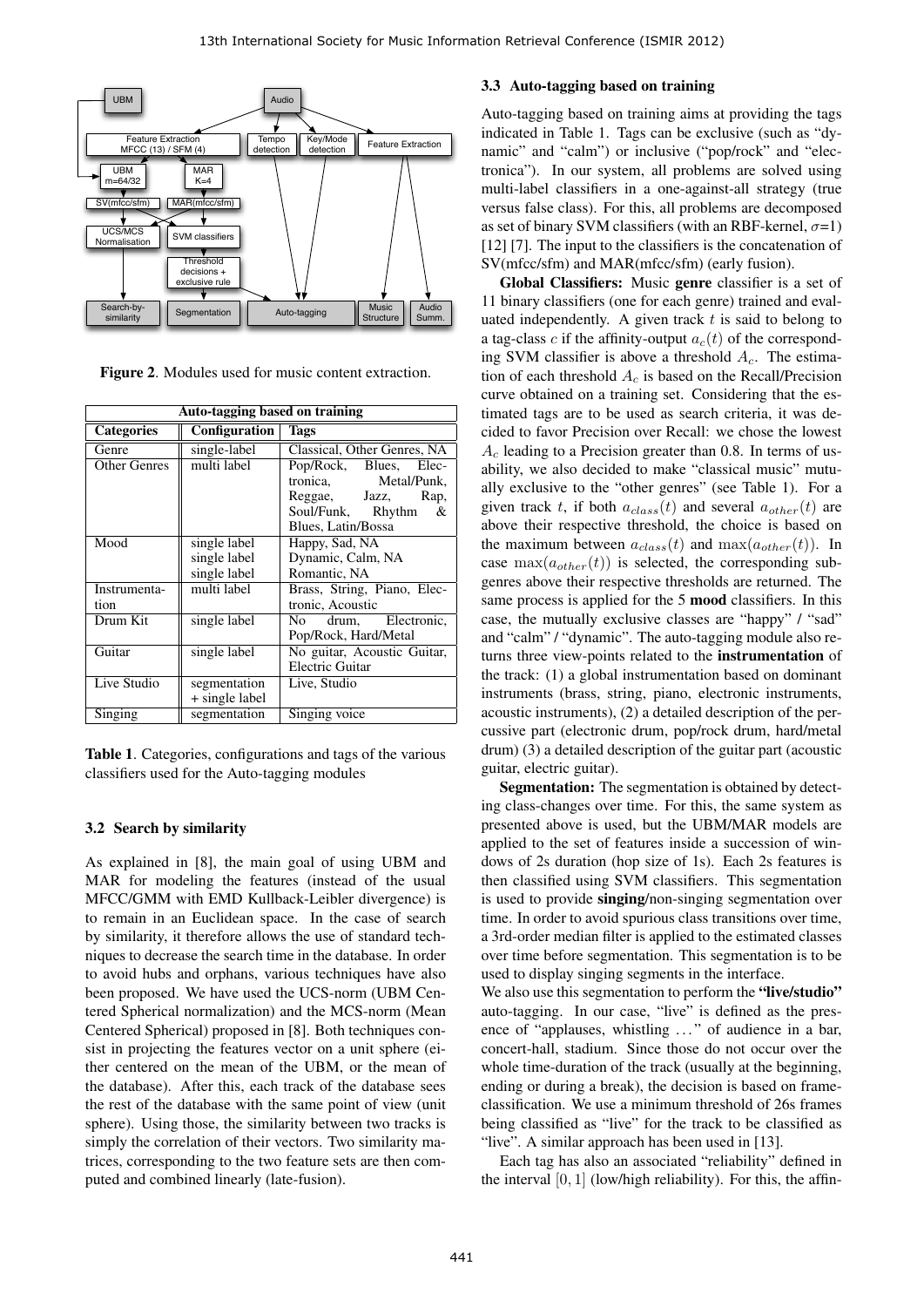ity of each SVM is passed through a sigmoid and centered on its respective threshold. This reliability is to be used by the GUI for sorting the list of results.

### 3.4 Auto-tagging based on dedicated algorithms

For each track, we also estimate its global tempo in beatsper-minute. Note that this estimation does not rely on the set of UBM/MAR features but on a dedicated algorithm. We have used the algorithm proposed in [14]. We also assign a "reliability" to this estimated tempo. For this we used the "periodicity" features proposed by [15] (measurements of the amount of periodicity in the track).

We also estimate the global (most dominant over time) key/mode among a set of 24 key/mode classes (C Maj, C min ... B Maj, B min). We have used the algorithm proposed in [16]. The "reliability" of the output is here estimated as the distance between the most-likely key/mode and the second most likely.

# 3.5 Music Structure and Summary

This module aims at providing two functionalities: (1) to display a map of the temporal organization of the track (music structure) which allows user to interact with it (skip forward/backward by parts) [17], (2) to provide a meaningful preview of the track content (music audio summary). The estimation of the music structure and of the audio summary are based on the same front-end. This frontend combines the three similarity matrices corresponding to MFCC, Spectral-Contrast and Spectral-Valley [18] measures and Chroma/Pitch-Class-Profile (see [19] for details).

Music Structure Estimation: For robustness reasons, the structure is estimated using a "state" approach. For this, a segmentation of the similarity matrix is first performed using a "checker-board" kernel [20]. The segments obtained are then grouped using a constrained hierarchical agglomerative clustering. The distance used for this clustering is a linear combination of − the distance between the average values inside the two segments (centroid linkage) − the smallest possible distance between one of the diagonals they may contain (sequence approach)  $-$  a constraint to minimize the departure of the duration of the merged segments from the average segment durations.

Music Audio Summary Generation: The technique used for the summary creation is based on an extension of the summary score of [21]. In this extension, the method of [21] is iteratively applied to the combined matrix of [19]. At each iteration, the two time corridors in the selfsimilarity-matrix corresponding to the previously chosen audio extract are canceled to avoid further re-uses. To generate the final audio signal, the selected segments are concatenated using a Downbeat Synchronous OverLap-Add (DSOLA) techniques.

# 4. ANNOTATED CORPORA FOR TRAINING

# 4.1 Corpus creation for the UBM training

Since both auto-tagging and search-by-similarity modules rely on Super-Vectors, the corresponding UBM needs to be trained in advance. The training of which needs to take into account the various types of contents (various genres and various audio qualities) that the system will need to deal with. For this, a large database of audio files has been used: including clean mp3 files at various bit-rates and audio tracks of TV archives.

# 4.2 Annotated corpora for the auto-tagging problems

For the auto-tagging modules, statistical models (SVMs and related thresholds) need to be trained for each tag (genre, mood, instrumentation, singing, live). We explain here the data used for the training. For the creation of the list of **genres**, several attempts have been made:  $-$  from a purely acoustic definition of genres (pop-rock synthed, poprock hard, electronica ambient, electronica beat . . . ) which guarantees a close proximity to content-based estimation algorithms but may be difficult to understand by users – to a purely application oriented definition. The final list indicated in Table 1 is the results of a feedback-loop between the two. The training-set has then been obtained by selecting tracks among a large music collection considered as prototypical of the chosen genres. By prototypical, we mean tracks representative of the exact genre and not cross-over between several genres. For the other tags (mood, instrumentation), 4000 tracks have been manually annotated by two individual professional annotators. Only labels for which the annotators agreed on the majority of the tracks are considered. For these labels, only tracks for which both annotators agreed have been selected for the training. This process lead to the five moods and three view-points on instrumentation indicated in Table 1. "Live" classifier has been trained on a dedicated trainingset made of the concatenation of all possible audience noise derived from real recording. The singing segment classifier has been trained using the Jamendo corpus [22].

# 5. GRAPHICAL USER INTERFACE

The GUI is the central element that allows user to interact with the prototype and to test the proposed use-cases. Its design is crucial since a bad GUI can hinder a good technology or a good use-case. Its design must follow a close user-feedback loop (see part 6). The current GUI (see Figure 3) is organized in three main panels: the interactiveplayer (top), the current play-list (left), the various tagclouds (right).

The player panel displays the classical editorial metadata (track-title, artist-name, album-title) and the cover. A large horizontal time-line displays the estimated structure of the tracks. In this, parts with similar content are indicated by rectangle with similar colors. The user can browse through parts by directly clicking on the corresponding colored rectangle. The time-line also indicates the segments used for the audio summary by highlighting the corresponding parts (independently of the color). Once selected (using the play-list panel), a track automatically starts playing in the player either in full-duration or in audio summary mode. This choice is based on user preferences. A search-by-text panel is placed on the top of the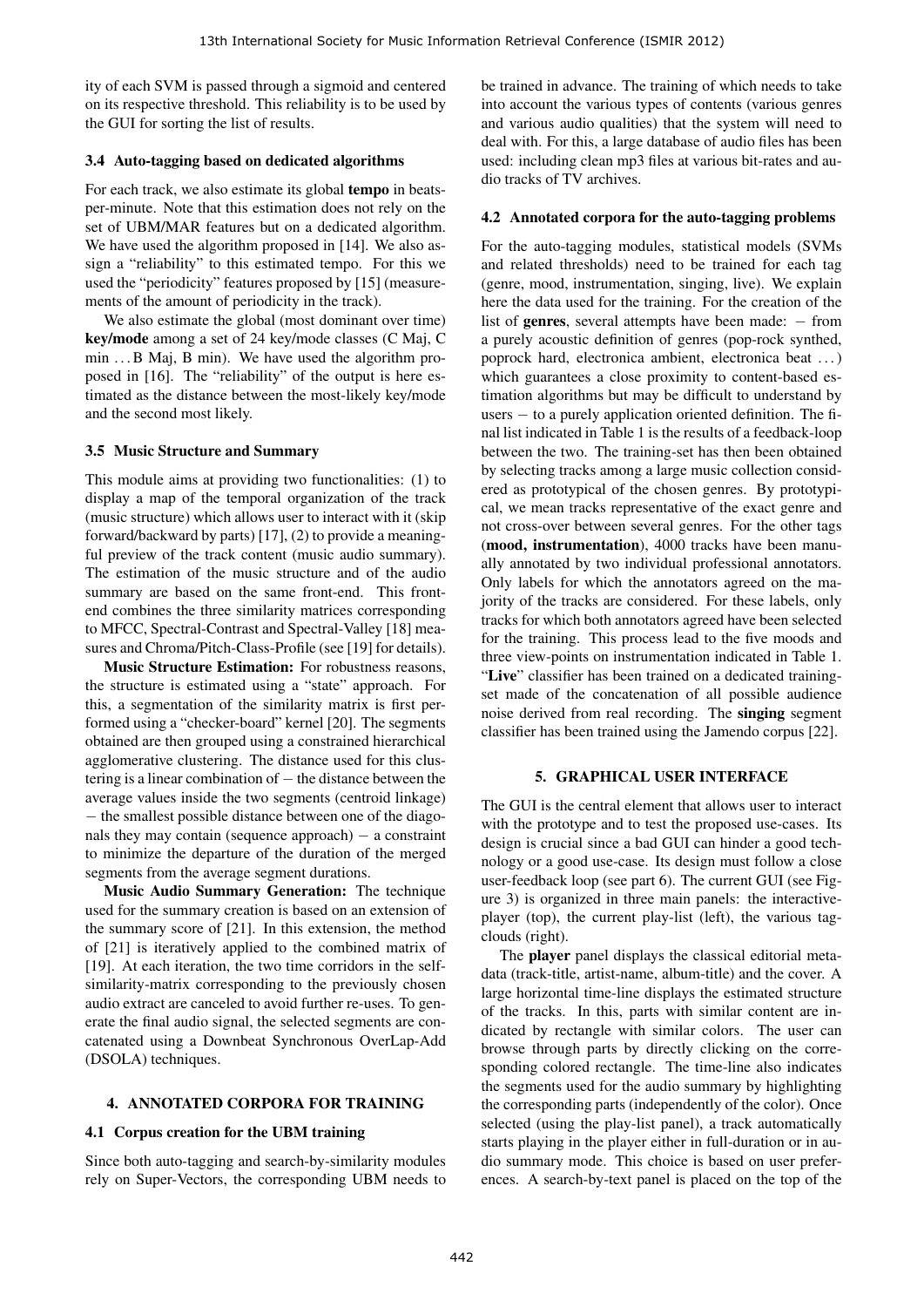| <b>INTERACTIVE PLAYER</b>                                                          |                                                                                          |                         |                                        |                      |                                                                                |  |  |  |
|------------------------------------------------------------------------------------|------------------------------------------------------------------------------------------|-------------------------|----------------------------------------|----------------------|--------------------------------------------------------------------------------|--|--|--|
|                                                                                    | <b>Vidéos</b><br><b>Musique</b>                                                          |                         |                                        |                      |                                                                                |  |  |  |
|                                                                                    | lechercher:                                                                              |                         | $\blacksquare$                         | rechercher           |                                                                                |  |  |  |
|                                                                                    | Dans : Tous les champs (titre, artiste,                                                  |                         |                                        |                      |                                                                                |  |  |  |
|                                                                                    |                                                                                          |                         |                                        |                      |                                                                                |  |  |  |
|                                                                                    | Longtemps, longtemps (tu m'aimes en passant) Calme - Pop/Rock - Batterie pop légère/rock |                         |                                        |                      |                                                                                |  |  |  |
|                                                                                    | <b>Charlélie Couture</b>                                                                 |                         |                                        |                      |                                                                                |  |  |  |
|                                                                                    | Poemes Rock                                                                              |                         |                                        |                      |                                                                                |  |  |  |
|                                                                                    |                                                                                          |                         |                                        |                      |                                                                                |  |  |  |
|                                                                                    |                                                                                          |                         |                                        |                      |                                                                                |  |  |  |
|                                                                                    |                                                                                          |                         |                                        |                      |                                                                                |  |  |  |
|                                                                                    |                                                                                          |                         |                                        |                      |                                                                                |  |  |  |
| $\bullet$ $\bullet$<br>écouter le résumé I écouter l'intégral<br>00:13 / 00:31     |                                                                                          |                         |                                        |                      |                                                                                |  |  |  |
|                                                                                    |                                                                                          |                         |                                        |                      |                                                                                |  |  |  |
|                                                                                    | <b>JE RÉSULTATS</b> (1383)                                                               |                         |                                        |                      | <b>GENRES</b>                                                                  |  |  |  |
|                                                                                    |                                                                                          |                         |                                        |                      |                                                                                |  |  |  |
|                                                                                    | enregistrement dans une playlist                                                         |                         | Mode de lecture : résumé l intégral    | automatique I manuel | Pop/Rock (1383)<br>Inconnu (3938)                                              |  |  |  |
|                                                                                    | Titre                                                                                    | <b>Artiste</b>          | Album                                  | Durée                | Reggae (558)<br>Electronique (471)                                             |  |  |  |
|                                                                                    | Longtemps, longtemps (tu m'almes en passant)                                             | Charlélie Couture       | Poemes Rock                            | 02:58                | <b>Blues (277)</b><br>Jazz (207) Rap (187)<br>Classique (166) Métal/Punk (153) |  |  |  |
|                                                                                    | Calme - Pop/Rock - Batterie pop légère/rock                                              |                         |                                        |                      | Soul/Funk (66) latin (38)                                                      |  |  |  |
|                                                                                    | Mister K.                                                                                | <b>AARON</b>            | Artificial Animals Riding On Neverland | 02:57                | <b>Tous les genres</b>                                                         |  |  |  |
|                                                                                    | Romantique - Pop/Rock - Guitare acoustique<br>Le Tunnel d'Or                             | AaRON                   | Artificial Animals Riding On Neverland | 03:38                |                                                                                |  |  |  |
|                                                                                    | Triste - Rap - Batterie pop légère/rock                                                  |                         |                                        | $\sqrt{2}$           | <b>HUMEURS</b>                                                                 |  |  |  |
|                                                                                    | <b>Last Night Throughts</b>                                                              | AARON                   | Artificial Animals Riding On Neverland | 02:54 7              |                                                                                |  |  |  |
|                                                                                    | Triste - Pop/Rock - Plano                                                                |                         |                                        |                      | Dynamique (650) [inconnu (490)]<br>Triste (179)   Romantique (111)             |  |  |  |
|                                                                                    | Let Me Put My Love Into You                                                              | AC/DC                   | <b>Back in Black</b>                   | $04:15$ $\Box$       | Calme $(25)$<br>Joyeux (23)                                                    |  |  |  |
|                                                                                    | Dynamique - Pop/Rock - Guitare électrique                                                |                         |                                        |                      | <b>Toutes les humeurs</b>                                                      |  |  |  |
|                                                                                    | Skies on Fire                                                                            | <b>AC/DC</b>            | <b>Black Ice</b>                       | 03:34<br>$\sqrt{2}$  |                                                                                |  |  |  |
|                                                                                    | Dynamique - Pop/Rock - Guitare électrique<br><b>Big Jack</b>                             | AC/DC                   | <b>Black Ice</b>                       | 03.57                | <b>INSTRUMENTATIONS</b>                                                        |  |  |  |
|                                                                                    | Dynamique - Pop/Rock - Guitare électrique                                                |                         |                                        |                      |                                                                                |  |  |  |
|                                                                                    | <b>Anything Goes</b>                                                                     | AC/DC                   | <b>Black Ice</b>                       | 03:22                | Guitare électrique (1177)                                                      |  |  |  |
|                                                                                    | Dynamique - Pop/Rock - Guitare électrique                                                |                         |                                        |                      | Batterie Pop Legère/Rock (1033)                                                |  |  |  |
|                                                                                    | Smash n Grab                                                                             | AC/DC                   | <b>Black Ice</b>                       | 04:06 门              | electronique (503)                                                             |  |  |  |
|                                                                                    | Dynamique - Pop/Rock - Guitare électrique                                                |                         |                                        |                      | guitare acoustique (162)                                                       |  |  |  |
|                                                                                    | Wheels<br>Dynamique - Pop/Rock - Guitare électrique                                      | AC/DC                   | <b>Black Ice</b>                       | 03.28                | Batterie Jazz/Country/Soul (64)                                                |  |  |  |
|                                                                                    | Decibel                                                                                  | AC/DC                   | <b>Black Ice</b>                       | 03:33 7              | Batterie électronique (63)                                                     |  |  |  |
|                                                                                    | Dynamique - Pop/Rock - Guitare électrique                                                |                         |                                        |                      | Batterie Hard Rock/Metal (61)                                                  |  |  |  |
|                                                                                    | <b>Stormy May Day</b>                                                                    | AC/DC                   | <b>Black Ice</b>                       | 03:10                | piano (46)   codes (orchestre) (39)                                            |  |  |  |
|                                                                                    | Dynamique - Pop/Rock - Guitare électrique                                                |                         |                                        |                      | acoustique (20) [inconnu (15)]                                                 |  |  |  |
| cuivres (4)<br>résultats suivants ><br>1/116<br><b>Toutes les instrumentations</b> |                                                                                          |                         |                                        |                      |                                                                                |  |  |  |
| <b>Charles last and disconsistents</b>                                             |                                                                                          |                         |                                        |                      |                                                                                |  |  |  |
|                                                                                    |                                                                                          | <b>CURRENT PLAYLIST</b> |                                        |                      | <b>TAG CLOUDS</b>                                                              |  |  |  |

Figure 3. GUI of the Music Interface of the prototype

interface. It allows either full-database search or search over restricted criteria (title, artist, album).

The play-list panel indicates the currently selected tracks which correspond either to  $-$  the results of a searchby-text, a search/filtering using the tag-clouds or a searchby-similarity,  $-$  or a previously stored play-list  $<sup>6</sup>$  . For each</sup> track, the estimated tags (genre, mood, instrumentation) are also indicated. The musical note icon next to each track allows performing search-by-similarity.

The **tag clouds** panel indicates the various viewpoints on the content: genre, mood, and instrumentation. The tags that are currently active in the filtering are indicated by highlighted colors. Next to each tag-name is indicated the number of corresponding items. It should be noted that the tags inside a cloud are not mutually exclusive.

#### 6. USER TESTS

We define user experience as "the combination between the quality of the technology, the functionality based on it and the way to present it on Human Machine Interface". During the project, 1 or 2 user tests per year were performed, each corresponding to a new version of the prototype.

Many of the outputs of user-tests relate to the usability of the GUI: naming of the fields, their spatial organization, layout of the tag-clouds ... This is of course essential; especially considering that the music search part is only one part of the whole search engine (which also includes TV and Web-Video search) and the presentation of the various search engines must be as much as possible homogeneous. User-tests are performed using two methods.

#### 6.1 Qualitative tests

The first method consists in performing qualitative tests. Qualitative tests have three focuses: (1) to asses the usability of HMI (2) to asses users' judgment of functionalities (3) to imagine with users new use cases and maybe new functionalities based on the music technology. For this, users were asked to perform various scenario: "use the search engine to create a music play list of a specific mood", "to discover new music" ... This is followed by interviews, which allows highlighting problem in the usability of the GUI, collecting judgments of functionalities (audio summary, genre, mood and similarity are found highly relevant while music structure displaying less relevant). This has also allowed highlighting missing functionalities. Displaying singing segments was one of those.

#### 6.2 Quantitative tests: the case of audio summary

The second method consists in performing quantitative tests to compare several variations of a technology. An example of this are the "audio summary" user-tests.

For the creation of the summary, a set of user tests have been performed in order to select the best summary strategy. For this we have compared four different types of summary:  $-a$  30s extract at the beginning of the file,  $-a$ random 30s extract, −the most representative 30s extract (denoted by 1x30), −a downbeat-synchronous concatenation of the three most representative 10s extracts (denoted by 3x10) [17]. 24 users had to listen to tracks of music they knew (7 tracks) and music they didn't know (6 tracks). Half of the songs were in their native language (French), the other half in English. They were then asked the questions - "which technique better summarized the track" (for music they knew), - "which technique is the most informative of its content" (for music they didn't know). In both cases, the 3x10 summary was judged better.

A quantitative evaluation has also been performed to compare the 1x30 and 3x10 summary. Over a 160-tracks database, we have measured the number of tracks for which each technique allowed to include the track title in the summary (the track title is considered here as the most memorable part of the track). The 3x10 summary achieved 95% correct location, while the 1x30 achieved 90%.

A user evaluation of the acoustical quality of the multiparts (3x10) summary has also been performed. We have compared four configurations of the audio construction: −complete DSOLA −partial DSOLA (the loudness of the audio decreases during the transitions between parts to highlight them), −DSOLA with sound insertion (a prototypical sound is introduced at each transition to highlight them), −partial DSOLA with visual feedback. This experiment highlighted the fact that in some cases (especially Rap music), the complete DSOLA leads to an audio that sounds exactly like a real track. However, users prefer to feel a separation between the three 10-second parts to avoid having the feeling of listening to a new mix from a DJ. We also decided to add a visual presentation to increase the understanding of this summary functionality. This visual presentation consists in 3 highlighted segments of the com-

<sup>6</sup> The playlist, tempo and key/mode functionalities are not discussed here since their are currently subject to modifications of the GUI.